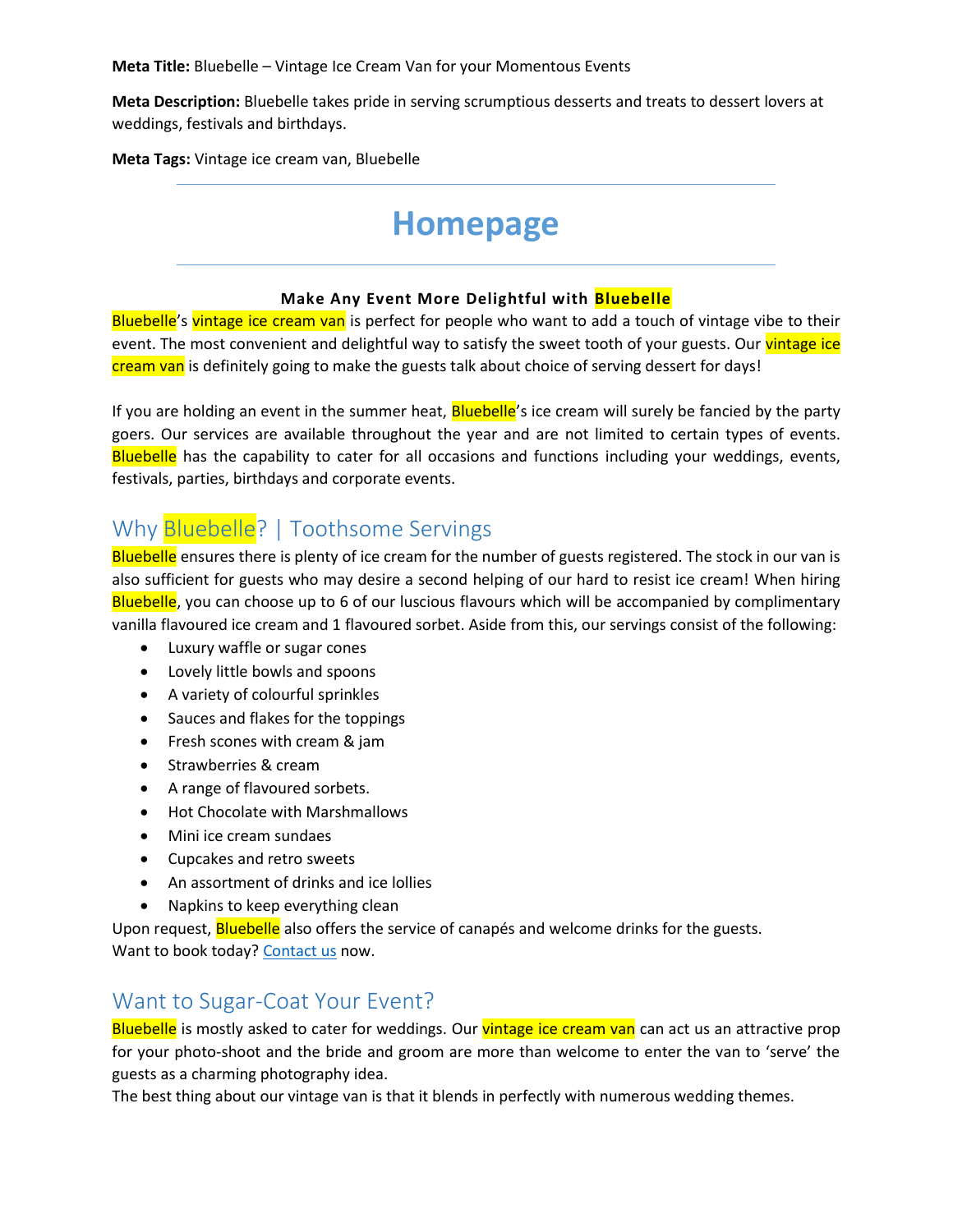**Meta Description:** Bluebelle takes pride in serving scrumptious desserts and treats to dessert lovers at weddings, festivals and birthdays.

**Meta Tags:** Vintage ice cream van, Bluebelle

### Types of Events We Cater for

Bluebelle specializes in catering for numerous types of events such as:

- Weddings
- Summer fetes
- Festivals
- Vintage fairs/markets
- Birthdays
- Photo-shoots
- Corporate Events
- TV, Film or Promotional PR Work

Bluebelle is also intended at supporting and helping promote charity organizations. Hence, Bluebelle is keen to cater for charity events. Along with this, we also gladly make donations at fund raisers where **Bluebelle** is asked to attend.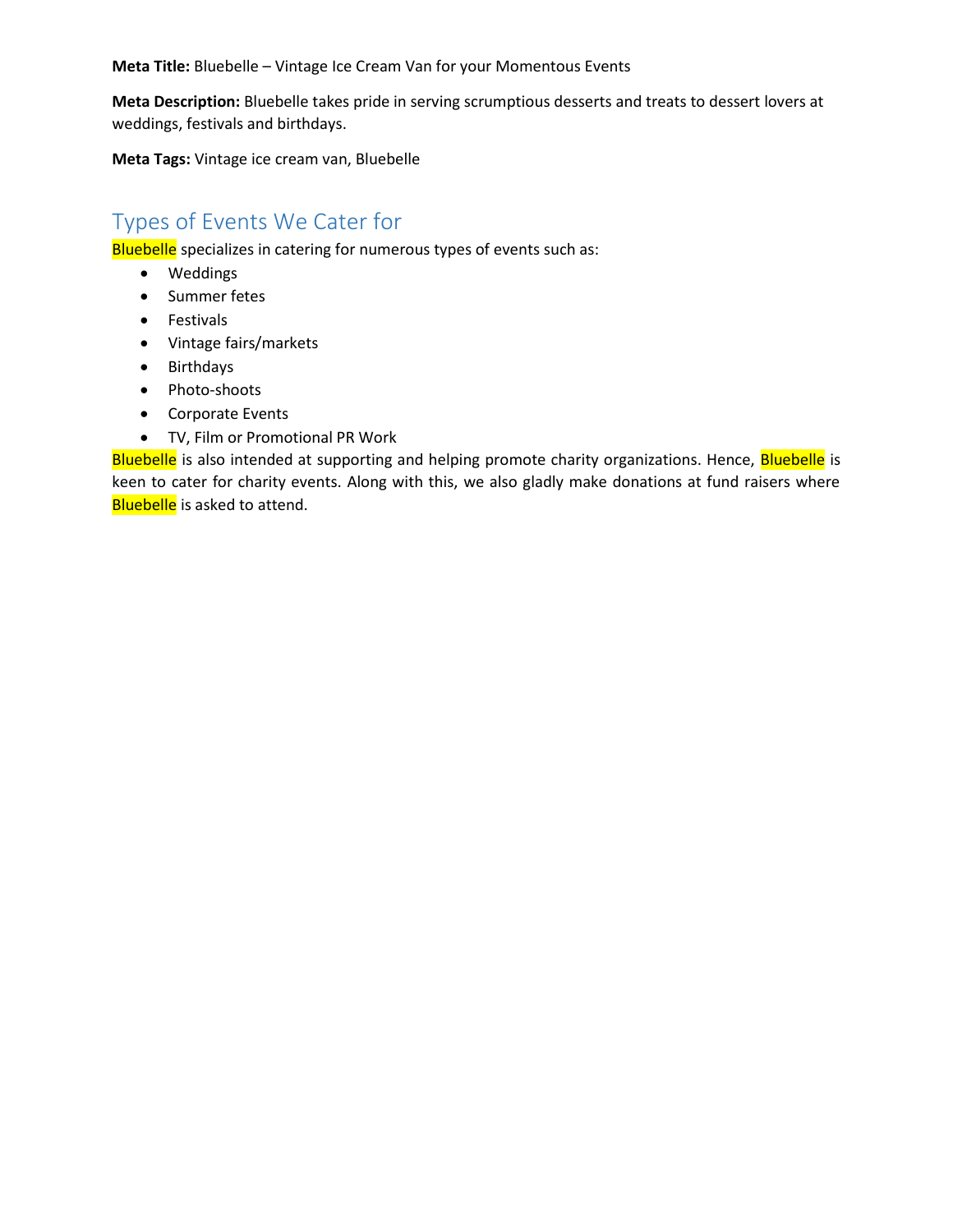**Meta Description:** Bluebelle takes pride in serving scrumptious desserts and treats to dessert lovers at weddings, festivals and birthdays.

**Meta Tags:** Vintage ice cream van, Bluebelle

# **About Us**

Bluebelle is what we call our ice cream van. She is a 1974 Bedford CF Van which has been customized in order to make it look more charismatic, creative and striking. After the previous owner of **Bluebelle** sold it away, we purchased the spacious and captivating van. We were motivated to transform the simple and vintage van into a mesmerizing and eye-catching Ice Cream van. Bluebelle is a van, decorated with inspiration from the vintage era.

Our aim is to regale dessert enthusiasts with mouth-watering and delicious treats. We serve the most exquisite and mouth-watering treats any mobile ice cream van could offer. Our smooth and creamy selection of ice cream is known for spreading joy amongst guests.

Our catering service is experienced in working for innumerable events ranging from elite wedding reception to gleeful birthday bashes! Although **Bluebelle**'s outermost look cannot be changed, we will gladly customize the interior of the van to coordinate it with the theme of your event.

We store our products at the perfect temperature, keeping the desserts fresh and up to the mark. Bluebelle keeps hygiene and quality as its top priority and focuses on customer satisfaction. Bluebelle is not drivable and is transferred to the venue on a trailer. Ample room is required to set up the van and the gazebo.

### Our Services

The 2 hour hiring cost of our **Bluebelle** Vintage Ice Cream and Cupcake Van is just £480. This price is for the serving of about 100 guests. With each additional guest, you will be charged just £2 extra. We offer our catering services within a 30 mile radius of PO4. For events outside of this range, you simply have to pay £2.50 for each extra mile covered by the van.

Our van accompanies not more than 2 of our staff members to serve the guests.

For any queries, feel free to [contact us!](http://archtechitsols.com/bluebelle/contact/)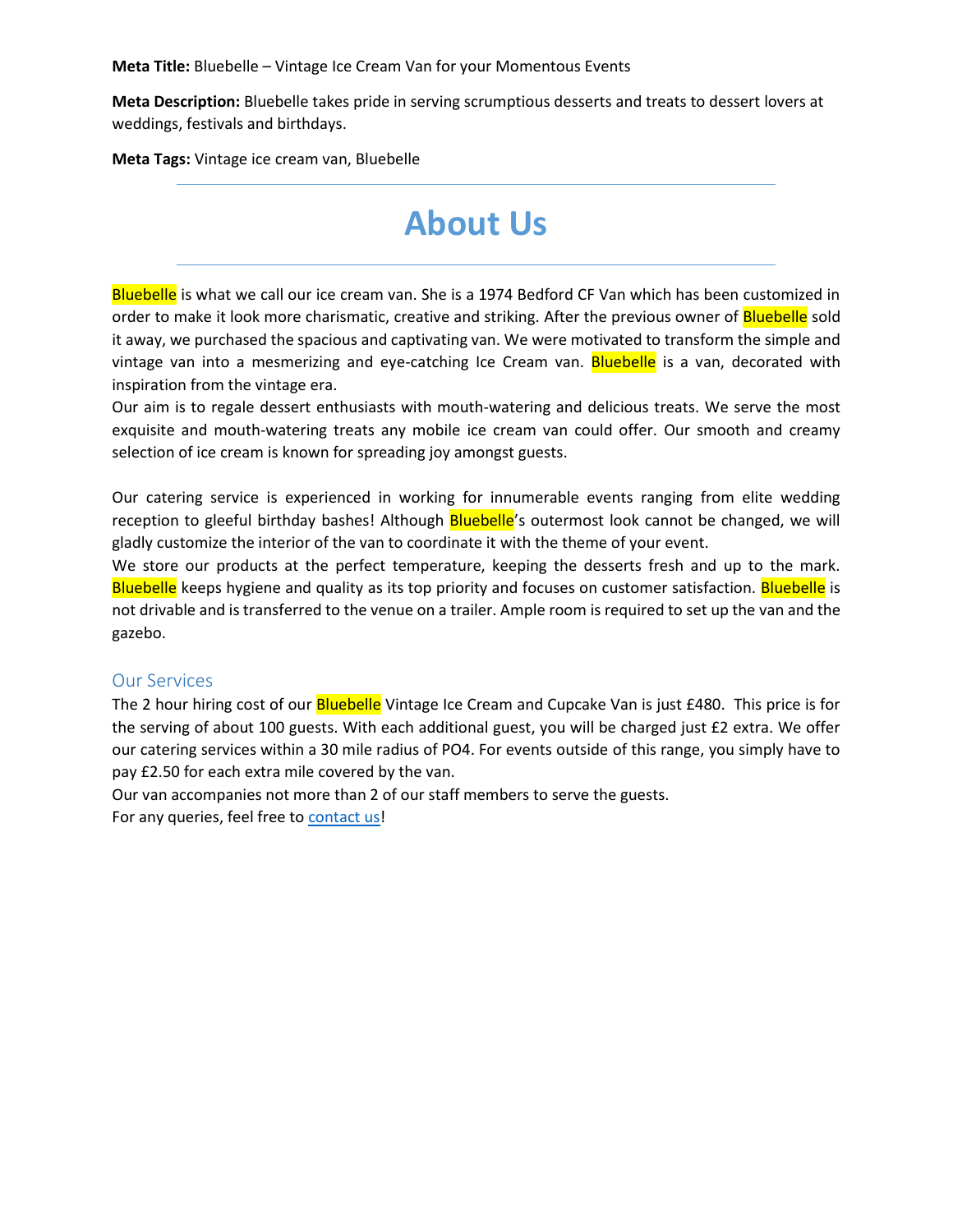**Meta Description:** Bluebelle takes pride in serving scrumptious desserts and treats to dessert lovers at weddings, festivals and birthdays.

**Meta Tags:** Vintage ice cream van, Bluebelle

## **Bookings and Events**

Bluebelle would be glad to cater your event, serving flavorous hot and cool drinks and desserts. This vintage ice cream van will certainly capture everyone's attention. By choosing to hire Bluebelle, your event will be the talk of the town!

Bluebelle's hiring cost is reliable and worthy of its five star services. Your guests will undoubtedly relish our selection of soft and smooth ice cream flavours will definitely

### Hiring Information

The 2 hour hiring cost of our **Bluebelle** Vintage Ice Cream and Cupcake Van is just £480. This price is for the serving of about 100 guests. With each additional guest, you will be charged just £2 extra. We offer our catering services within a 30 mile radius of PO4. For events outside of this range, you simply have to pay £2.50 for each extra mile covered by the van.

To check **Bluebelle**'s availability on your event's day, call/text or send an email to [info@vintageicecreamvan.co.uk.](mailto:info@vintageicecreamvan.co.uk) Once the availability is checked, you will be asked to make a deposit in order to secure the date. The deposit depends on the number of guests but usually, the deposit amount is about £75.

For any queries, feel free to [contact us!](http://archtechitsols.com/bluebelle/contact/)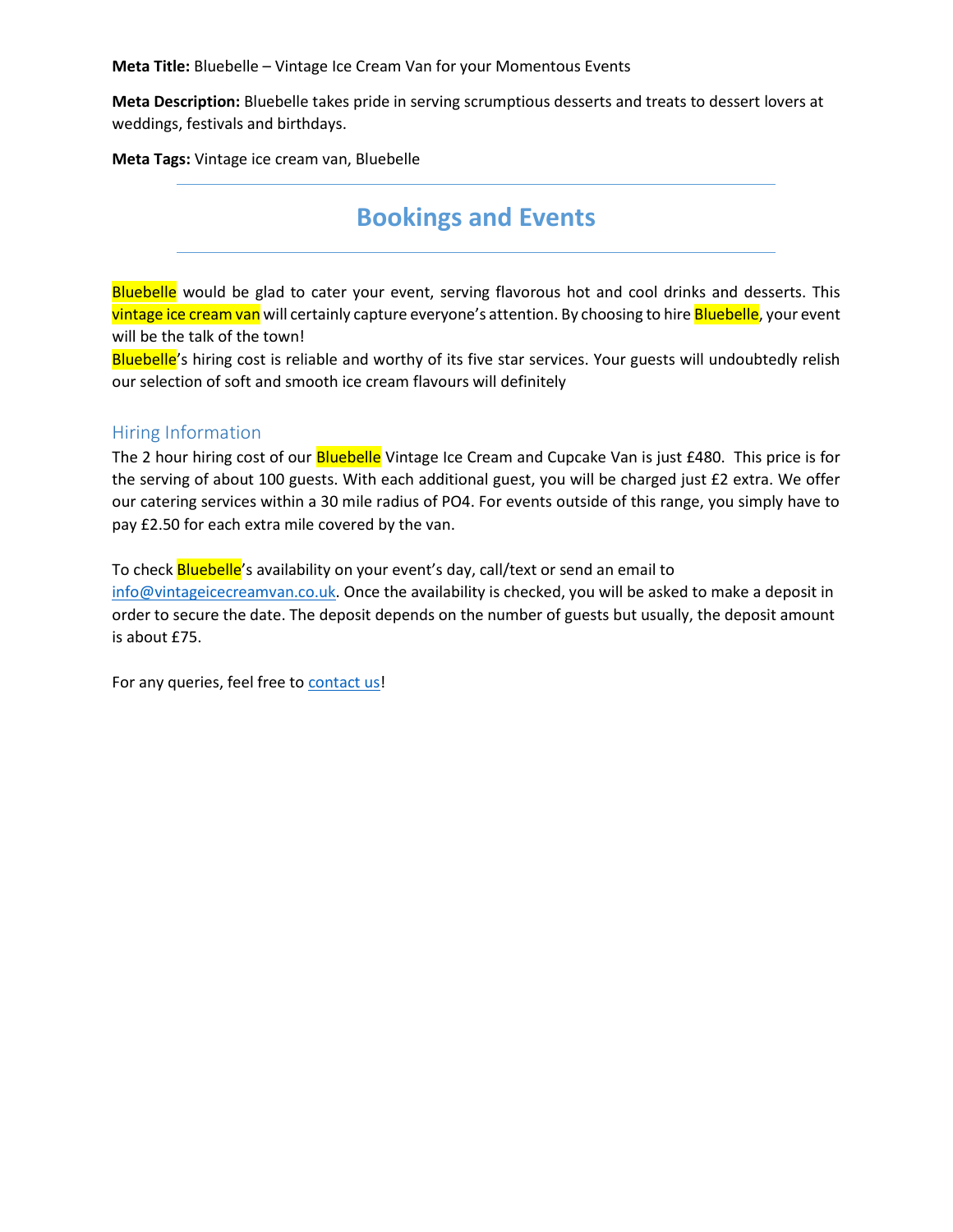**Meta Description:** Bluebelle takes pride in serving scrumptious desserts and treats to dessert lovers at weddings, festivals and birthdays.

**Meta Tags:** Vintage ice cream van, Bluebelle

## **Frequently Asked Questions**

### Where does **Bluebelle** cater?

Bluebelle is based in Southsea Hampshire (pO4) and has catered for events all over Hampshire. Aside from this, Bluebelle has also attended events in Surrey, Sussex, Dorset, Berkshire, London, Kent, Essex and Herts. If you are planning on holding an event outside of these areas, let us know the postcode of the location and we will let you know if **Bluebelle** caters at that location.

### What ice creams do you serve?

We stock a huge range of delicious award winning luxurious ice creams. For more information, check out our ice cream flavours page.

### What is the process for the booking? Do I need to make a deposit?

To check **Bluebelle**'s availability on your event's day, call/text or send an email to  $info@vintageicecreamvan.co.uk$ . Once the availability is checked, you will be asked to make a deposit in order to secure the date. The deposit depends on the number of guests but usually, the deposit amount is about £75.

### When does **Bluebelle** start serving?

This entire depends on the host's request. You can also discuss the number of hours you would like us to stay for the event.

### Can **Bluebelle**'s style be changed?

As much as we love **Bluebelle**, we understand that it's floral and vintage design is not for everyone. Although we cannot change the way **Bluebelle** looks on the outside, we can definitely change the van's interior. Whatever theme you've selected for your wedding, birthday or festival, we can change the interior to blend the ice cream van in.

### Can **Bluebelle** function in the rain?

Well, since the British weather have a thing for sudden rain, we have made arrangements to cope with such weather crisis. Bluebelle always carries around a white pop up Gazebo with it that can be popped up within minutes. The guests can then continue enjoying their ice cream!

### Does **Bluebelle** attend winter events?

She sure does! Bluebelle is up for all types of challenges and no weather crisis and no weather is able to stop her from her remarkable catering services. For winter, our menu differs a bit and you can choose from or vast range of dessert selection.